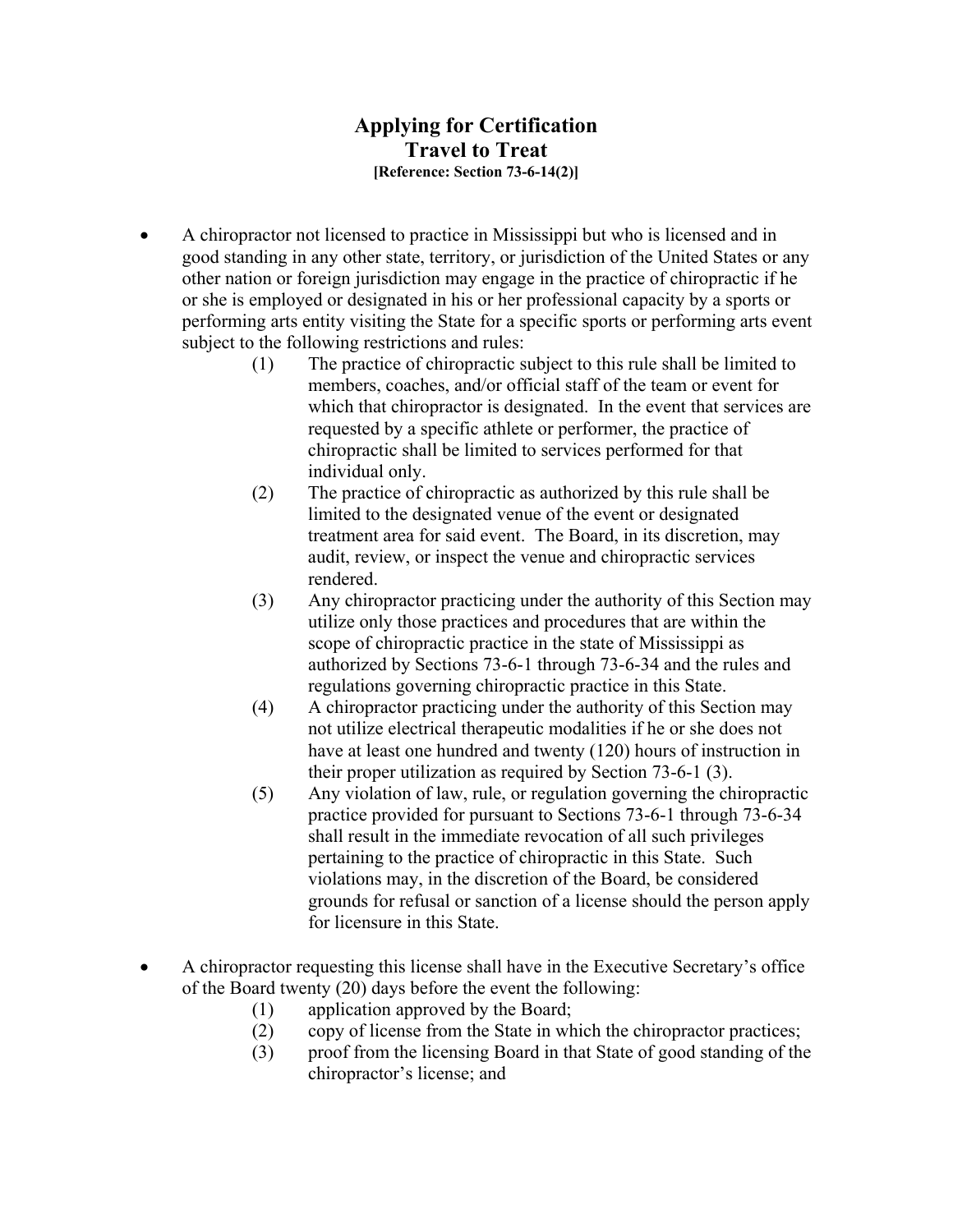- (4) payment of a money order or cashier's check in the amount of Fifty Dollars (\$50.00).
- Complete and submit to the Board an Travel to Treat Application form.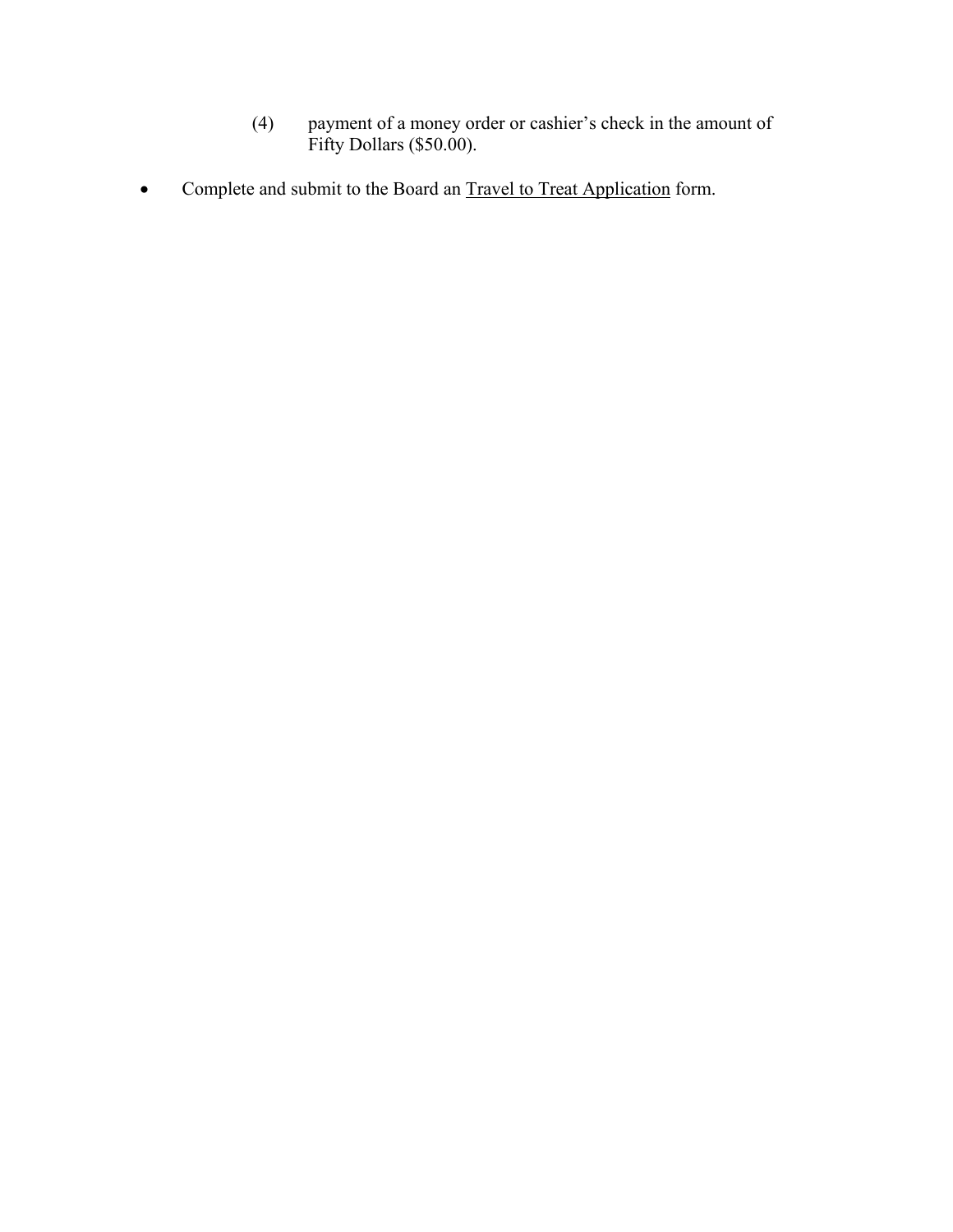## **MISSISSIPPI STATE BOARD OF CHIROPRACTIC EXAMINERS P. O. DRAWER 775 LOUISVILLE, MS 39339**

|                                                                                                                                                            | Phone: 662.773.4478                                                                                                                                                                                                            | Fax: 662.773.4433                                                                                                  |
|------------------------------------------------------------------------------------------------------------------------------------------------------------|--------------------------------------------------------------------------------------------------------------------------------------------------------------------------------------------------------------------------------|--------------------------------------------------------------------------------------------------------------------|
| <b>Travel to Treat Application</b><br><u> 1989 - Johann Stein, marwolaethau a bhann an t-Amhain an t-Amhain an t-Amhain an t-Amhain an t-Amhain an t-A</u> |                                                                                                                                                                                                                                | <b>PHOTO</b><br><b>UN-RETOUCHED</b><br><b>SHOWING</b><br><b>HEAD-SHOULDERS</b><br><b>FRONT VIEW</b><br>(2'' X 2'') |
|                                                                                                                                                            |                                                                                                                                                                                                                                |                                                                                                                    |
|                                                                                                                                                            |                                                                                                                                                                                                                                |                                                                                                                    |
|                                                                                                                                                            |                                                                                                                                                                                                                                |                                                                                                                    |
|                                                                                                                                                            |                                                                                                                                                                                                                                |                                                                                                                    |
|                                                                                                                                                            |                                                                                                                                                                                                                                |                                                                                                                    |
|                                                                                                                                                            | 5. From which chiropractic college did you graduate? ___________________________                                                                                                                                               |                                                                                                                    |
|                                                                                                                                                            | 6. In which state(s) do you hold a chiropractic license? (1) $\qquad \qquad$ (2)                                                                                                                                               |                                                                                                                    |
|                                                                                                                                                            | 7. Give length of time in practice: Location: Location: Location: Location: Location: Location: Location: Location: Location: Location: Location: Location: Location: Location: Location: Location: Location: Location: Locati |                                                                                                                    |
|                                                                                                                                                            | 8. Have you ever been refused a license by any Examining Board? Yes No                                                                                                                                                         |                                                                                                                    |
|                                                                                                                                                            | 9. Has a license to practice chiropractic in any other state been revoked? Yes                                                                                                                                                 | N <sub>0</sub>                                                                                                     |
|                                                                                                                                                            | 10. Have you ever been arrested? Yes<br>N <sub>0</sub>                                                                                                                                                                         |                                                                                                                    |
|                                                                                                                                                            | 11. Have you ever been addicted to or excessively used alcohol, narcotics, barbiturates, or habit-<br>forming drugs, or charged with same?<br>Yes<br>N <sub>0</sub>                                                            |                                                                                                                    |
|                                                                                                                                                            | 12. Have you ever been treated for mental or emotional illness, drug addiction, or inebriety?<br>Yes No                                                                                                                        |                                                                                                                    |